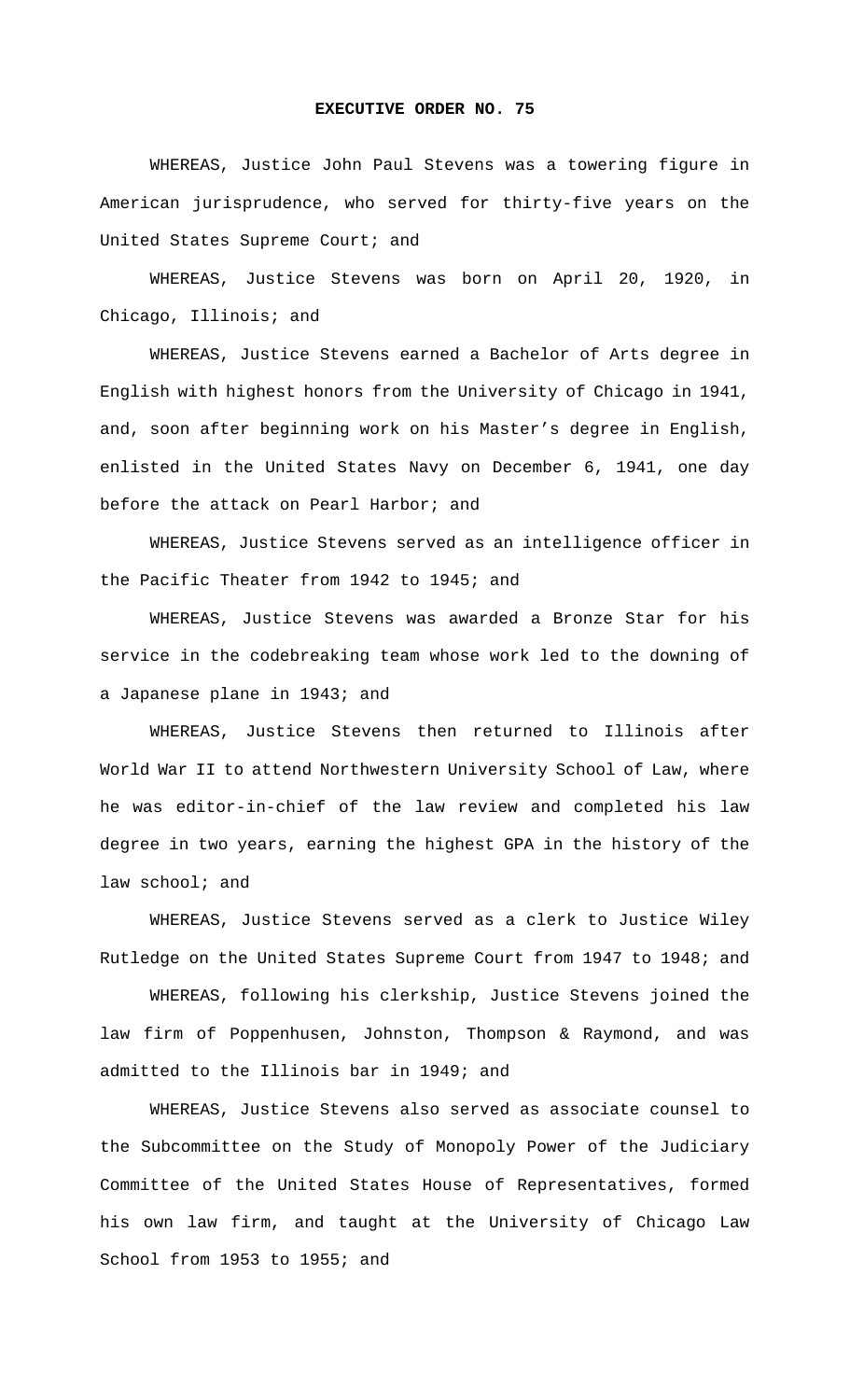WHEREAS, in 1969, Justice Stevens was named as counsel to the Greenberg Commission, which was appointed by the Illinois Supreme Court to investigate corruption allegations against former and current Chief Justices of the Illinois Supreme Court; and

WHEREAS, in 1970, Justice Stevens was appointed as a judge for the United States Court of Appeals for the Seventh Circuit by President Richard Nixon and confirmed by the United States Senate; and

WHEREAS, Justice Stevens was nominated as an Associate Justice of the United States Supreme Court in 1975 by President Gerald Ford, and on December 17, 1975, Justice Stevens was confirmed by the United States Senate and received his commission; and

WHEREAS, throughout Justice Stevens' tenure on the Supreme Court, his influence was felt on nearly every area of the law, including government regulation, the death penalty, intellectual property, civil liberties, and criminal law; and

WHEREAS, Justice Stevens supported the tenets of the separation of church and state, held that prisoners at Guantanamo Bay should have an opportunity to dispute their detentions in federal court, and opposed using the death penalty on juvenile offenders and the mentally disabled; and

WHEREAS, Justice Stevens dissented from the majority's holding in *Citizens United v. Federal Election Commission* and presciently warned of the danger that the unchecked influence of money in politics could lead to corruption, stating that "a democracy cannot function effectively when its constituent members believe laws are being bought and sold"; and

2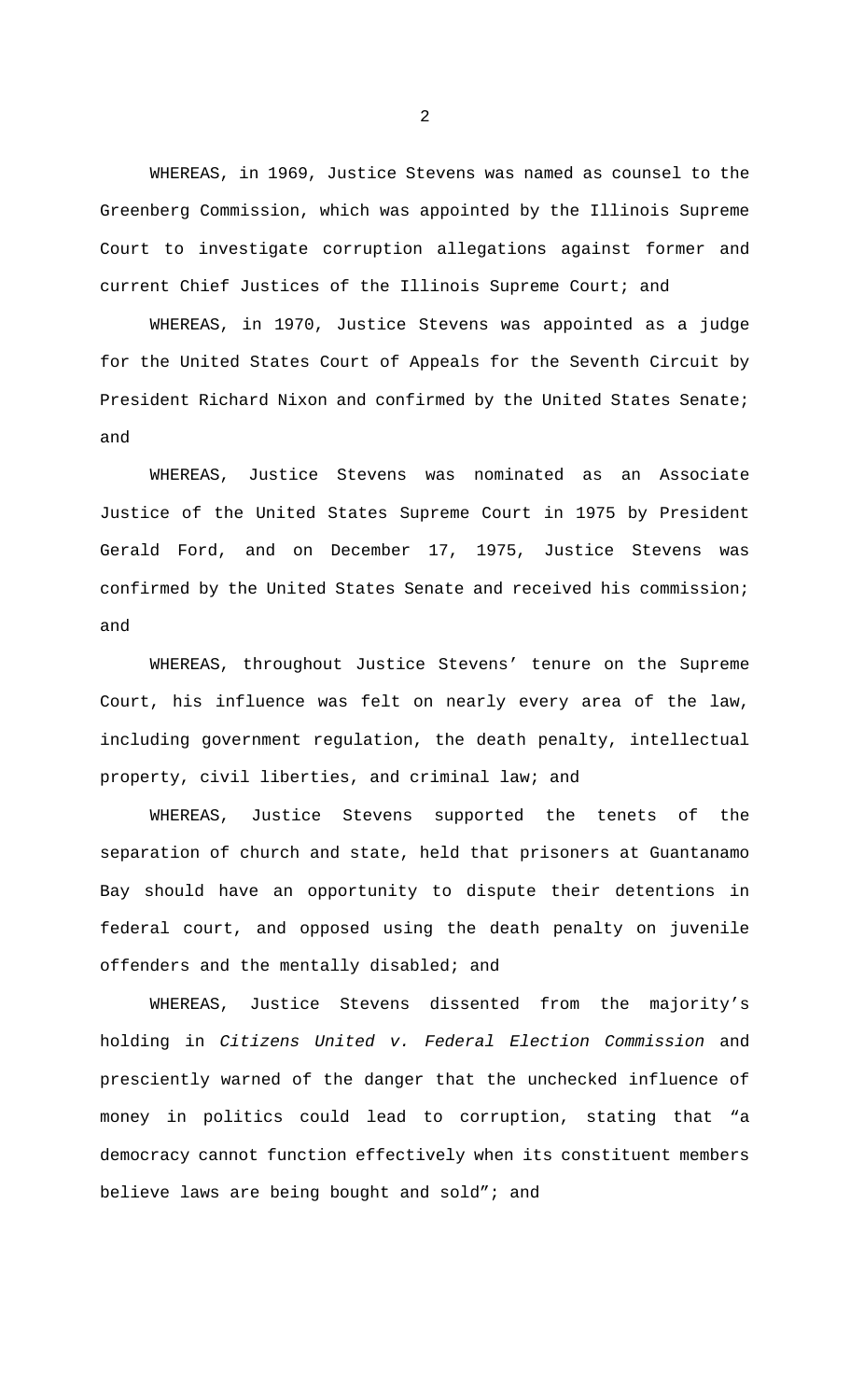WHEREAS, Justice Stevens retired on June 29, 2010, as the second oldest and third-longest-serving justice ever to sit on the Supreme Court; and

WHEREAS, in retirement, Justice Stevens became an author of three books and several notable articles; and

WHEREAS, in 2012, Justice Stevens received the Presidential Medal of Freedom, the country's highest civilian honor, from President Barack Obama; and

WHEREAS, Justice Stevens was known for his unfailing respect and civility, his immense intellect and kindness, and his dignified and faithful service to the law; and

WHEREAS, on July 16, 2019, Justice Stevens died at the age of 99; and

WHEREAS, Justice Stevens' presence will be sorely missed by his family, his friends, his colleagues, and by the people of this country whom he served so well; and

WHEREAS, it is with great sorrow that we mourn the passing of Justice Stevens, and extend our deepest sympathy to his two daughters, Elizabeth Jane Sesemann and Susan Roberta Mullen, his nine grandchildren, and his thirteen great-grandchildren; and

WHEREAS, it is appropriate to honor the exemplary service, character, and cherished memory of Justice Stevens, and to signify his passing;

 NOW, THEREFORE, I, PHILIP D. MURPHY, Governor of the State of New Jersey, by virtue of the authority vested in me by the Constitution and by the Statutes of this State, do hereby ORDER and DIRECT:

1. The flag of the United States of America and the flag of New Jersey shall be flown at half-staff at all State departments, offices, agencies, and instrumentalities during appropriate hours

3